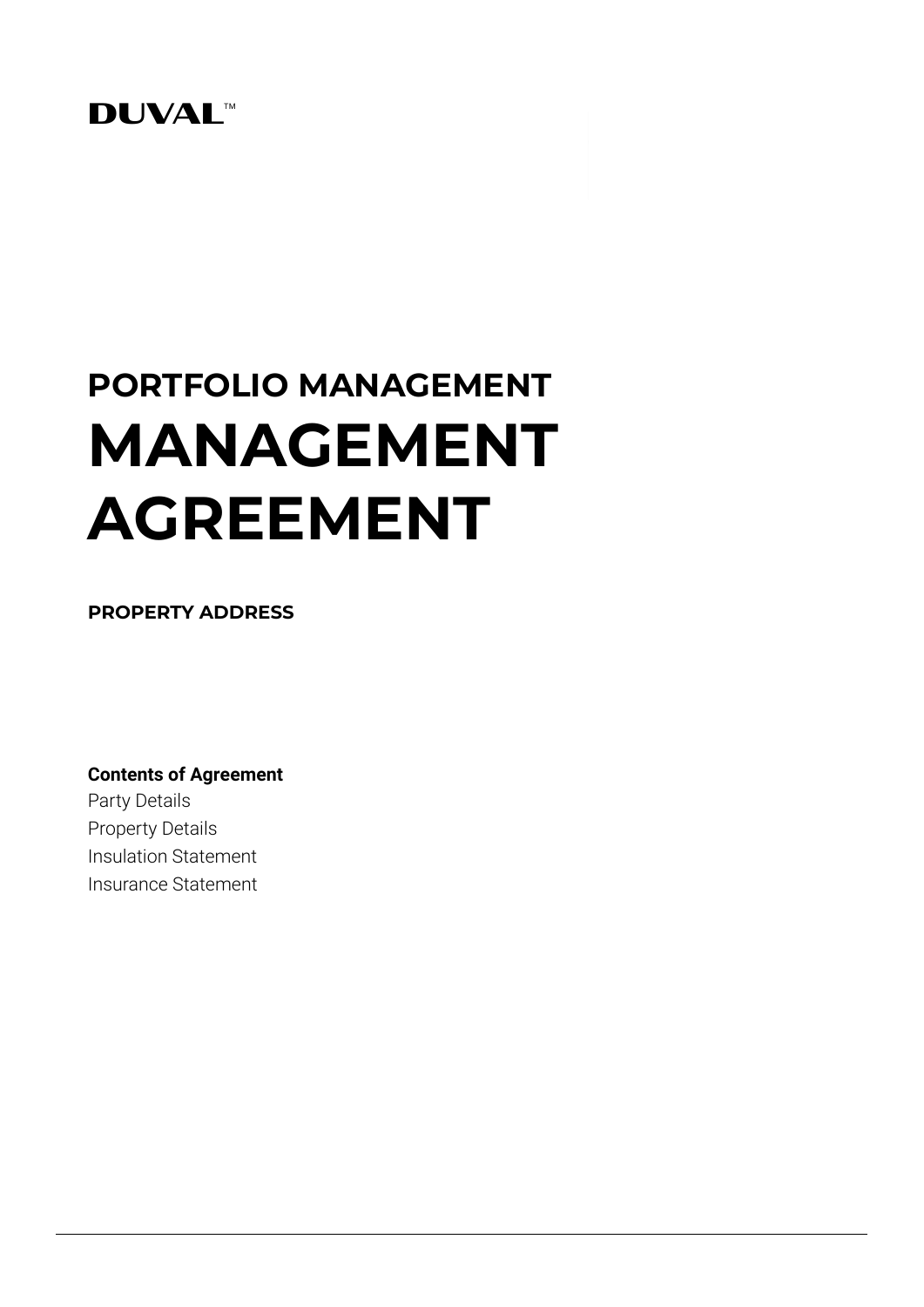

## Rental property address

 $\triangle$  To be exclusively managed by the Property Management company referred to on page 2, of the Management Agreement. The address of the property is considered "the workplace" and "same matter" under section 34 of the Health and Safety at Work Act 2015

## **AGENTS DETAILS - PCBU**

| Property management company | Investment Portfolio Management Limited Partnership T.A. Du Val Portfolio Management |        |            |  |  |
|-----------------------------|--------------------------------------------------------------------------------------|--------|------------|--|--|
| Office phone                | 09 262 1909                                                                          |        |            |  |  |
| Business address            | 8 Lakewood Court, Manukau, Auckland, 1010                                            |        |            |  |  |
| Property manager's name     |                                                                                      |        |            |  |  |
| Phone                       | 09 262 1909                                                                          | Mobile | 0210616417 |  |  |
| Email                       | portfoliomanagement@duvalgroup.co.nz                                                 |        |            |  |  |
| Property manager's name     |                                                                                      |        |            |  |  |
| Phone                       | 09 262 1909                                                                          | Mobile |            |  |  |
| Fmail                       |                                                                                      |        |            |  |  |

## **PROPERTY OWNER'S DETAILS - PRINCIPAL/LANDLORD/PCBU**

Company/trust name (if applicable)

 $\triangle$  Where the property is owned by a company, provide the directors' details. Where the property is owned by a trust, provide the trustees' details.

| Full name                         |          |  |  |  |  |  |  |
|-----------------------------------|----------|--|--|--|--|--|--|
| Physical address for service      |          |  |  |  |  |  |  |
| Alternate address for service     |          |  |  |  |  |  |  |
| Phone                             | Mobile   |  |  |  |  |  |  |
| Email address for service         |          |  |  |  |  |  |  |
| Place of work                     |          |  |  |  |  |  |  |
| Work phone                        |          |  |  |  |  |  |  |
| <b>ADDITIONAL OWNER'S DETAILS</b> |          |  |  |  |  |  |  |
| Full name 2                       |          |  |  |  |  |  |  |
| Phone 2                           | Mobile 2 |  |  |  |  |  |  |
| Email address for service 2       |          |  |  |  |  |  |  |
| Full name 3                       |          |  |  |  |  |  |  |
| Phone 3                           | Mobile 3 |  |  |  |  |  |  |
| Email address for service 3       |          |  |  |  |  |  |  |
|                                   |          |  |  |  |  |  |  |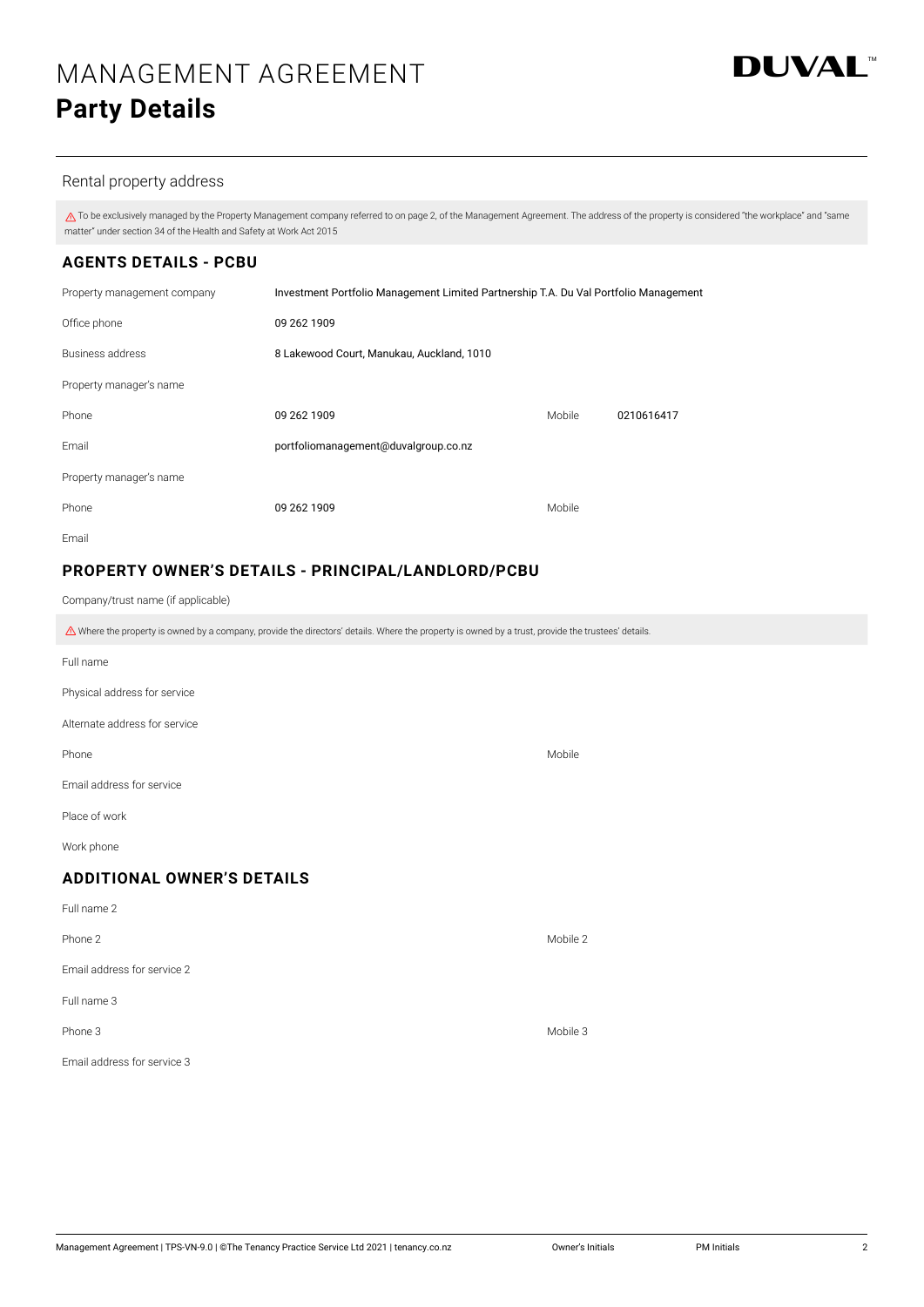

## **PROPERTY OWNER'S BANK ACCOUNT DETAILS - PRINCIPAL/LANDLORD/PCBU**

| Account name                                                 |                                        |                               |           |  |
|--------------------------------------------------------------|----------------------------------------|-------------------------------|-----------|--|
| Account number                                               |                                        |                               |           |  |
| Reference                                                    |                                        |                               |           |  |
| Bank/Branch                                                  |                                        |                               |           |  |
| Payment Frequency                                            | Monthly (1st working day of the month) |                               |           |  |
| Accounts to be paid on my account                            | Water rates                            | <b>Council Rates</b>          | Insurance |  |
|                                                              | Body corporation                       | Other                         |           |  |
| Please provide one of the following examples of verification |                                        | Copy of bank statement header |           |  |
|                                                              |                                        | Copy of deposit slip          |           |  |
|                                                              |                                        |                               |           |  |

## **PROPERTY OWNER'S EMERGENCY CONTACT DETAILS**

If you are unreachable, you give authority for this person to authorise our company to take any required action to the tenancy.

Screenshot of bank account number and name

Full name

Physical address for service

Email address for service

Phone Mobile Research and the contract of the contract of the contract of the contract of the Mobile Research

## **MANAGEMENT**

Minimum Term of Management 1 Year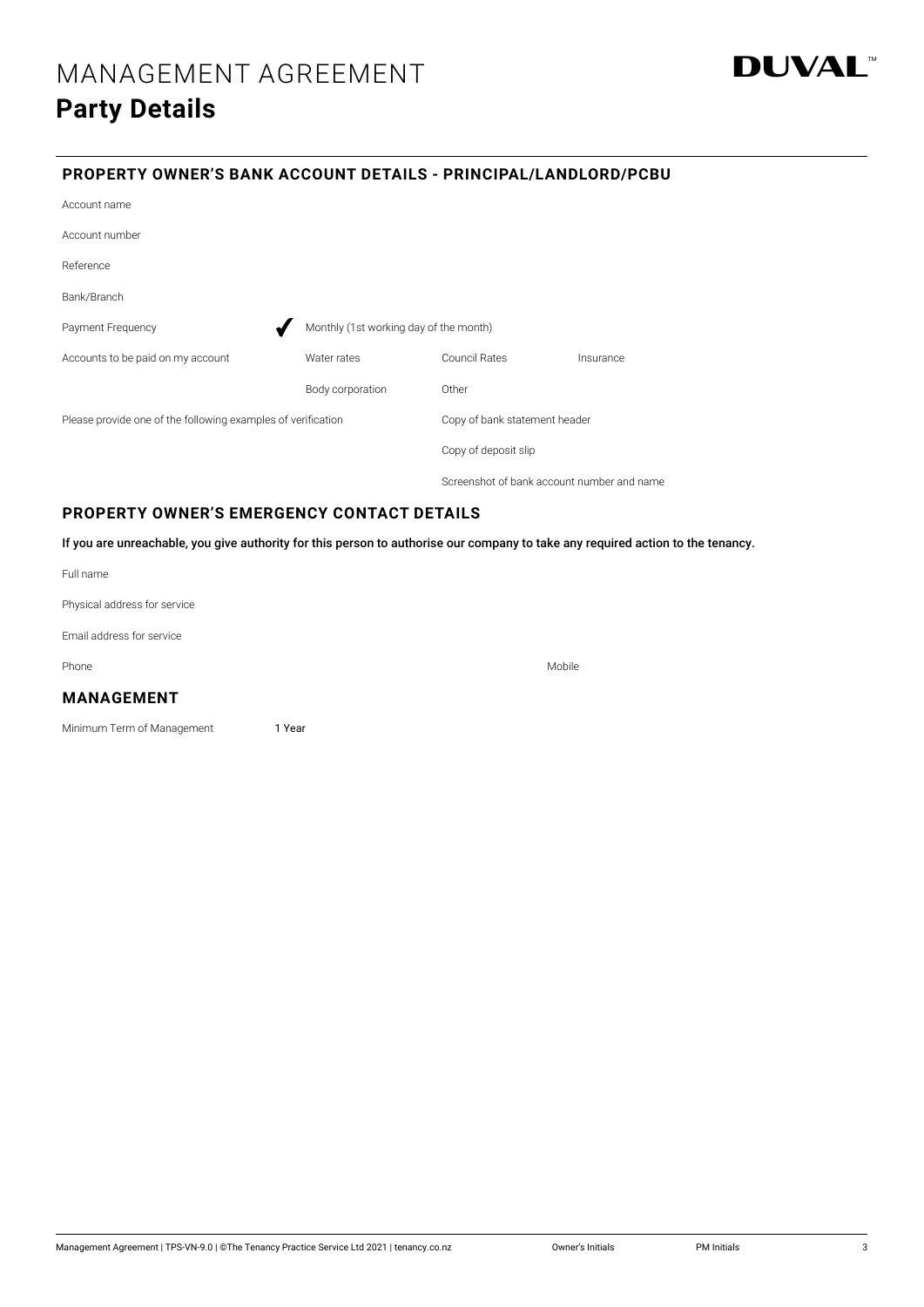## **DUVAL**

## **COMPLIANCE INFORMATION**

| Where there are two or more dwellings on one title, can either be lawfully rented independently from the other? | Yes | <b>No</b> |
|-----------------------------------------------------------------------------------------------------------------|-----|-----------|
| Does the rental dwelling fully comply with Resource Management Act and /or town planning consents?              | Yes | <b>No</b> |
| Does the rental dwelling fully comply with all necessary building consents?                                     | Yes | <b>No</b> |
| Are there any/other matters which might adversly affect the management of the property we should know about?    | Yes | <b>No</b> |
| Do you as the owner/owners warrant that the agent can safely rent the rental dwelling?                          | Yes | <b>No</b> |
| Does the property comply with all Health & Safety enactments as they apply to the premises?                     | Yes | <b>No</b> |
| Has the property been tested for methamphetamine contamination?                                                 | Yes | <b>No</b> |
| If yes, what was the test date?                                                                                 |     |           |
| Would you like the agent to have the property tested for methamphetamine?                                       | Yes | <b>No</b> |
| If yes, would you also like the property being tested between tenancies?                                        | Yes | No        |
| Does the property have a functioning fire escape system?                                                        | Yes | <b>No</b> |
| Is the property on the market for sale?                                                                         | Yes | <b>No</b> |
| If yes, has the tenant received a written notice under S.47?                                                    | Yes | <b>No</b> |
|                                                                                                                 | Yes | <b>No</b> |
|                                                                                                                 | Yes | No        |

## **AVAILABILITY AND TERM**

| <b>RENT AND BOND</b>       |     |    |                                     |          |     |       |     |
|----------------------------|-----|----|-------------------------------------|----------|-----|-------|-----|
| Minimum fixed term         |     |    |                                     |          |     |       |     |
| Tenancy available from     |     |    | Preferred tenancy type              | Periodic |     | Fixed |     |
| Is this a current tenancy? | Yes | Νo | Change of agent bond form required? |          | Yes |       | No. |

| Rent (\$)              |        | per week |            |
|------------------------|--------|----------|------------|
| Bond (\$)              |        | being    | weeks rent |
| Rent payment frequency | Weekly |          |            |

## **INSPECTIONS AND MAINTENANCE**

| Inspection frequency               | Quarterly      |                             |
|------------------------------------|----------------|-----------------------------|
| Repairs up to the value of $(\$)$  | One weeks rent | +GST (e.g. broken door)     |
| Disbursements to the value of (\$) | One weeks rent | +GST (e.g. building report) |
| Other                              | <b>NA</b>      | $+GST$                      |

## **BODY CORPORATE - IF ANY** (for insurance purposes)

The landlord agrees to supply a copy of the Body Corporate Rules to the agent/property manager as soon as practicable.

Body Corporate Rules provided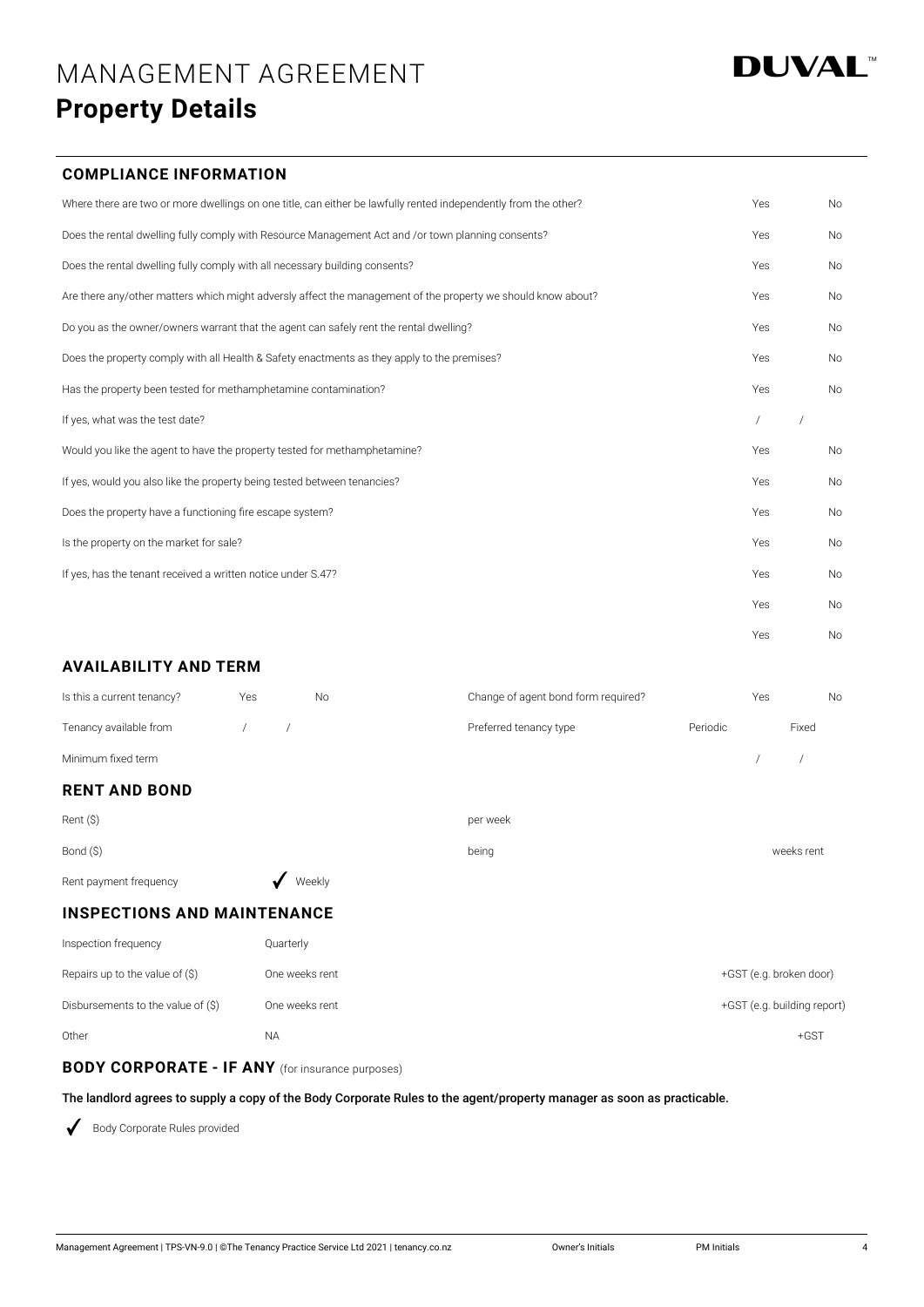

## **POOL/SPA MAINTENANCE**

| Maintenance responsibility                                                                                                          |            |                | Tenant |              | Landlord                         |           | Not applicable                    |                |                |
|-------------------------------------------------------------------------------------------------------------------------------------|------------|----------------|--------|--------------|----------------------------------|-----------|-----------------------------------|----------------|----------------|
| Does the fence surrounding the pool/spa comply with the Fencing of Swimming Pools Act 1987 and, if required, the Building Act 2004? |            |                |        |              |                                  |           |                                   |                |                |
|                                                                                                                                     |            |                | Yes    |              | No                               |           | Not sure                          |                | Not applicable |
| SMOKE ALARM DISCLOSURE STATEMENT                                                                                                    |            |                |        |              |                                  |           |                                   |                |                |
| Smoke alarm within 3m of all bedrooms?                                                                                              |            |                |        | Yes          | No                               |           |                                   |                |                |
| At least one smoke alarm per storey / level?                                                                                        |            |                |        | Yes          | No                               |           | If unsure, please select 'No'     |                |                |
| All smoke alarms within expiry period?                                                                                              |            |                |        | Yes          | No                               |           |                                   |                |                |
| Alarm 1 expiry date                                                                                                                 |            | $\sqrt{2}$     |        |              | Alarm 1 or batteries last tested |           | $\prime$                          | $\sqrt{2}$     |                |
| Alarm 2 expiry date                                                                                                                 |            | $\sqrt{2}$     |        |              | Alarm 2 or batteries last tested |           |                                   | $\overline{1}$ |                |
| Alarm 3 expiry date                                                                                                                 |            | $\prime$       |        |              | Alarm 3 or batteries last tested |           |                                   | $\prime$       |                |
| Alarm 4 expiry date                                                                                                                 |            | $\sqrt{2}$     |        |              | Alarm 4 or batteries last tested |           |                                   | $\sqrt{2}$     |                |
| Alarm 5 expiry date                                                                                                                 |            | $\sqrt{2}$     |        |              | Alarm 5 or batteries last tested |           |                                   | $\prime$       |                |
| Alarm 6 expiry date                                                                                                                 |            | $\prime$       |        |              | Alarm 6 or batteries last tested |           |                                   | $\bigg)$       |                |
| Type of alarm                                                                                                                       |            |                |        | Photolectric |                                  | Hardwired |                                   | Unknown        |                |
| If type of alarm unknown, who will confirm type?                                                                                    |            |                |        |              |                                  |           | <b>Property Manager</b>           | Owner          |                |
| Testing in-between tenancies                                                                                                        |            |                |        |              | Property Manager to arrange      |           | Owner to arrange                  |                |                |
| <b>KEYS AND ALARMS</b>                                                                                                              |            |                |        |              |                                  |           |                                   |                |                |
| Number of keys supplied                                                                                                             |            |                |        |              |                                  |           | Number of garage remotes supplied |                |                |
| Contact person for keys                                                                                                             |            |                |        |              |                                  |           |                                   |                |                |
| Contact person phone                                                                                                                |            |                |        |              |                                  |           |                                   |                |                |
| Alarm code                                                                                                                          |            |                |        |              |                                  |           | Door code                         |                |                |
| Control location                                                                                                                    |            |                |        |              |                                  |           |                                   |                |                |
| <b>PETS AND SMOKERS</b>                                                                                                             |            |                |        |              |                                  |           |                                   |                |                |
| Are pets permitted?                                                                                                                 |            |                |        | Yes          | No                               |           | Notes                             |                |                |
| Are smokers permitted?                                                                                                              |            |                |        | Yes          | No                               |           | Notes                             |                |                |
| Are vapers permitted?                                                                                                               |            |                |        | Yes          | No                               |           | Notes                             |                |                |
| <b>HEALTH AND SAFETY AT WORK ACT 2015</b> (for asbestos compliance purposes)                                                        |            |                |        |              |                                  |           |                                   |                |                |
| Construction date                                                                                                                   | $\sqrt{2}$ | $\overline{1}$ |        |              |                                  |           |                                   |                |                |
| I/We confirm that I/We are aware of the potential threat posed by asbestos at the tenancy premises.                                 |            |                |        |              |                                  |           |                                   |                |                |
| Approach to having a survey completed                                                                                               |            |                |        | Pro-active   |                                  | Re-active |                                   |                |                |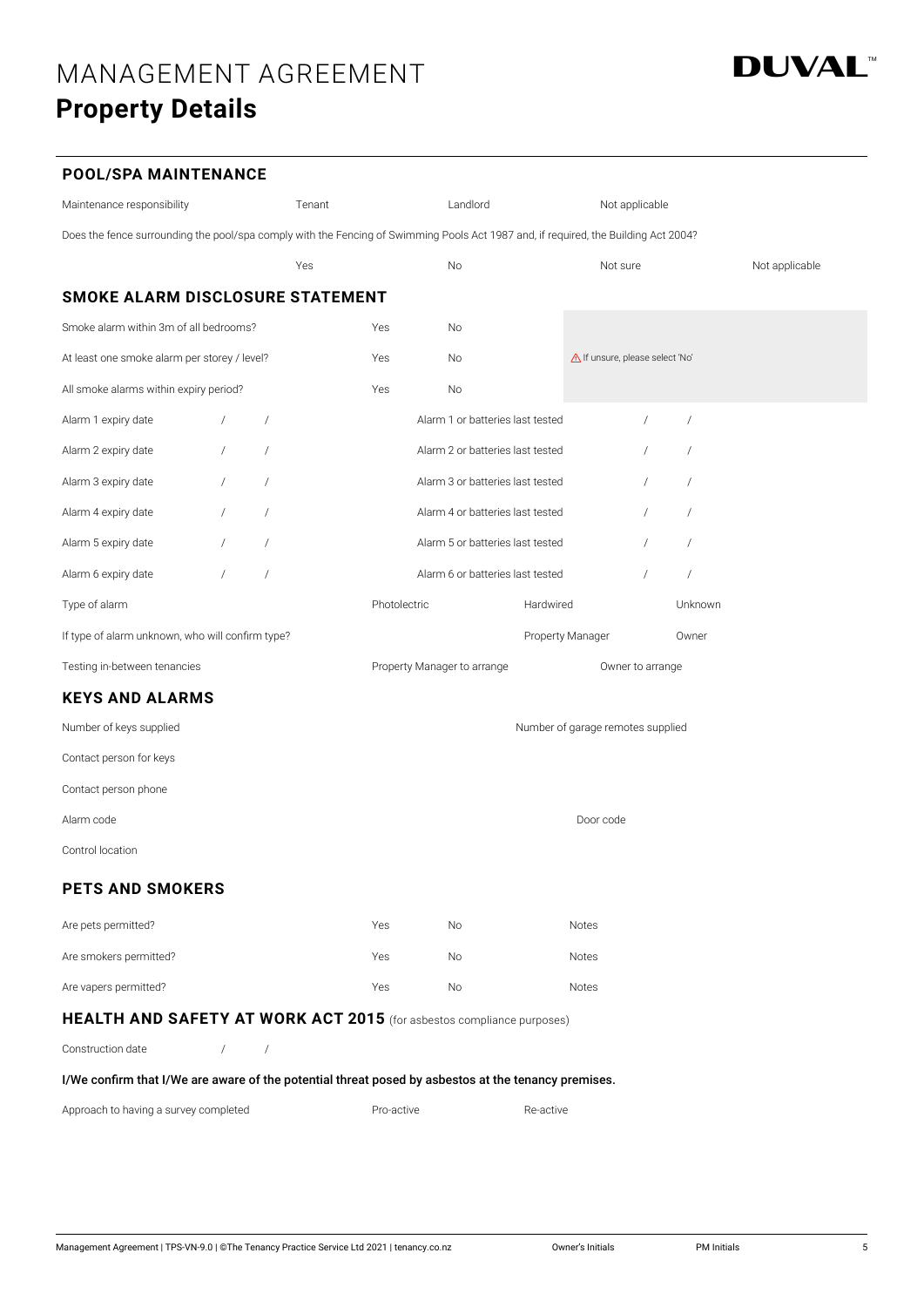

## **SEPTIC SERVICES**

| Is there a septic tank at the property? | Yes        | No |
|-----------------------------------------|------------|----|
| If yes, what date was it last emptied?  | $\sqrt{2}$ |    |
| If yes, what date was it last serviced? |            |    |

## **LIABILITY**

Meter number

| Reading              |        |                    |                | Last date read | $\sqrt{ }$ | $\sqrt{ }$           |
|----------------------|--------|--------------------|----------------|----------------|------------|----------------------|
| Liability            | Tenant | Landlord           | Not applicable |                |            |                      |
| Gas                  |        |                    |                |                |            |                      |
| Supply type          | Mains  | <b>LPG Bottles</b> |                |                |            |                      |
| Meter number         |        |                    |                |                |            |                      |
| Reading              |        |                    |                | Last date read | $\sqrt{ }$ | $\sqrt{\phantom{a}}$ |
| Liability            | Tenant | Landlord           | Not applicable |                |            |                      |
| Water                |        |                    |                |                |            |                      |
| Meter number         |        |                    |                |                |            |                      |
| Reading              |        |                    |                | Last date read | $\sqrt{ }$ | $\sqrt{ }$           |
| Liability            | Tenant | Landlord           | Not applicable |                |            |                      |
| Supply               | Town   | Tank               | Bore           |                |            |                      |
| <b>Chimney Sweep</b> |        |                    |                |                |            |                      |
| Date last serviced   |        |                    |                |                |            |                      |
| Usable?              | Yes    | $\mathsf{No}$      |                |                |            |                      |
| Liability            | Tenant | Landlord           | Not applicable |                |            |                      |
| Gardens              |        |                    |                |                |            |                      |
| Liability            | Tenant | Landlord           | Not applicable |                |            |                      |
| Notes                |        |                    |                |                |            |                      |
| Lawns                |        |                    |                |                |            |                      |
| Liability            | Tenant | Landlord           | Not applicable |                |            |                      |
| Notes                |        |                    |                |                |            |                      |
| Telephone            |        |                    |                |                |            |                      |
| Liability            | Tenant | Landlord           | Not applicable |                |            |                      |
| Notes                |        |                    |                |                |            |                      |
| Internet             |        |                    |                |                |            |                      |

Liability **Contract Contract Contract Contract Contract Contract Contract Contract Contract Contract Contract Contract Contract Contract Contract Contract Contract Contract Contract Contract Contract Contract Contract Cont** 

Type Fibre ADSL Other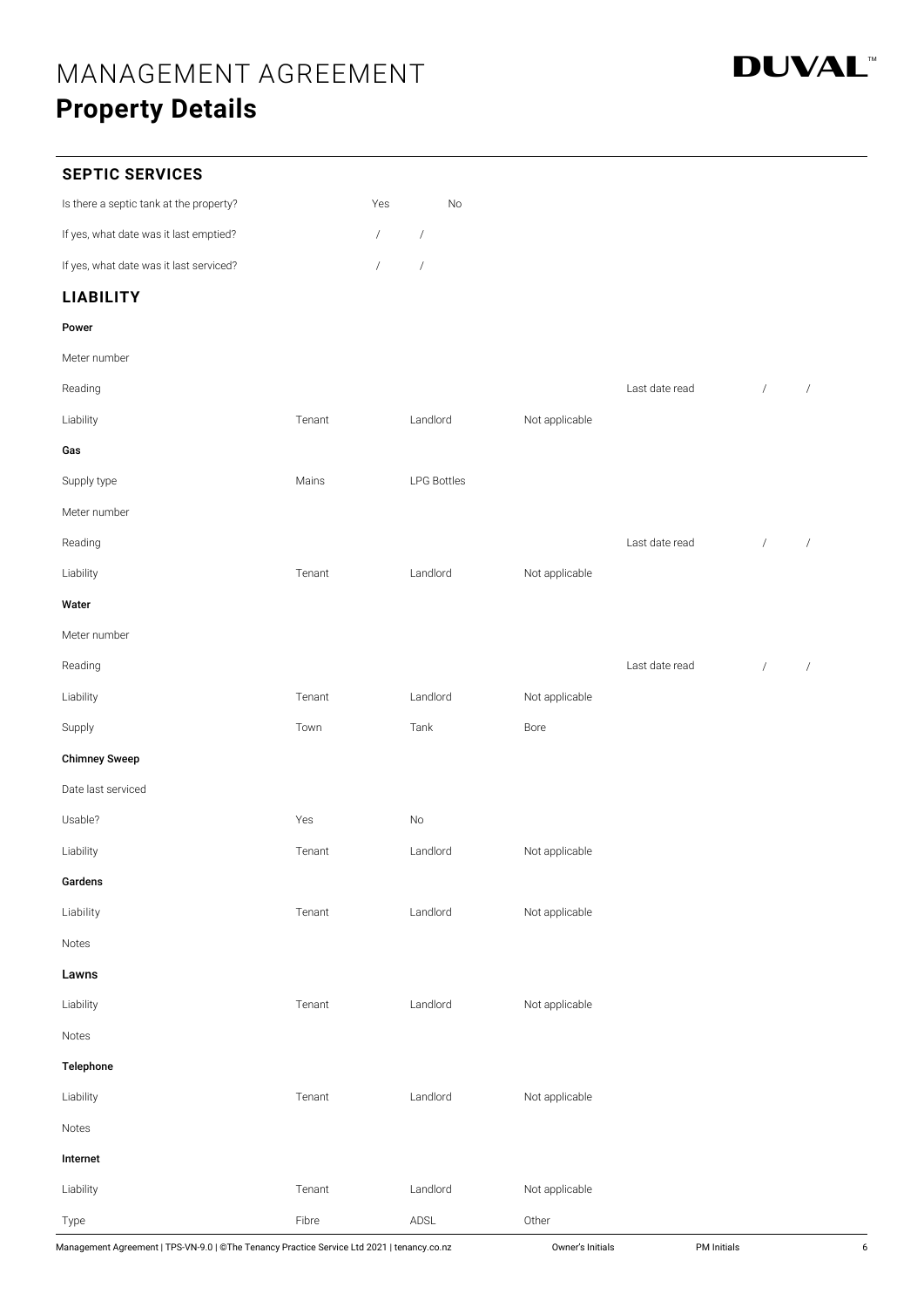

## **TENANCY DETAILS**

| Locality / Aspect |                        | Property type |                    | <b>Property details</b> |                        |                | Area                       |  |
|-------------------|------------------------|---------------|--------------------|-------------------------|------------------------|----------------|----------------------------|--|
|                   | Close to schools       |               | House              |                         | Total bedrooms         |                | Dwelling (m <sup>2</sup> ) |  |
|                   | Close to shops         |               | Townhouse          |                         | Total bathrooms        |                | Garage (m <sup>2</sup> )   |  |
|                   | Close to transport     |               | Apartment          |                         | Furnished              | Land $(m2)$    |                            |  |
|                   | Close to park          |               | Unit/flat          |                         | Unfurnished            |                | Shared driveway            |  |
|                   | Close to river         |               | Lifestyle/rural    |                         | Partly furnished       |                |                            |  |
|                   | Grounds / Fencing      |               | Garaging / Parking | Security                |                        |                | Other features             |  |
|                   | Fully fenced           |               | Off-street parking |                         | Video/cameras          |                | BBQ area                   |  |
|                   | Partially fenced       |               | Single carport     |                         | Intercom               |                | Courtyard                  |  |
|                   | No fencing             |               | Double carport     |                         | Secure compies         |                | Decking                    |  |
|                   | Flat                   |               | Single garage      |                         | Security screens/doors |                | Views                      |  |
|                   | Sloped                 |               | Double garage      |                         | Security gate          |                |                            |  |
|                   | Tenants to maintain    |               | Internal access    |                         |                        |                |                            |  |
|                   | Contractor to maintain |               | Auto door          |                         |                        |                |                            |  |
|                   |                        |               |                    |                         |                        |                |                            |  |
|                   | Living room            |               | <b>Family room</b> |                         | Dining room            |                | <b>Additional rooms</b>    |  |
|                   | Formal lounge          |               | Open plan          |                         | Formal dining          |                | Office/study               |  |
|                   | Open plan              |               | Separate           |                         | Open plan              |                | Conservatory               |  |
|                   | Separate               |               |                    |                         | Separate               |                | Rumpus room                |  |
|                   |                        |               |                    |                         |                        |                | Games room                 |  |
| Kitchen           |                        | Laundry       |                    |                         | Main bathroom          | <b>Ensuite</b> |                            |  |
|                   | Dishwasher             |               | Separate           |                         | Separate bath          |                | Bath                       |  |
|                   | Waste disposal         |               | In bathroom        |                         | Separate shower        |                | Shower                     |  |
|                   | Electric cooking       |               | In kitchen         |                         | Shower over bath       |                | Spa bath                   |  |
|                   | Gas cooking            |               | In garage          |                         | Spa bath               |                | Heated towel rail          |  |
|                   | Rangehood              |               | Washing machine    |                         | Heated towel rail      |                | Exhaust fan                |  |
|                   | Microwave              |               | Dryer              |                         | Exhaust fan            |                | Toilet                     |  |
|                   | Pantry                 |               |                    |                         | Separate toilet        |                |                            |  |
|                   | Fridge/Freezer         |               |                    |                         | Combined toilet        |                |                            |  |
|                   | Stove                  |               |                    |                         |                        |                |                            |  |
|                   | Under bench oven       |               |                    |                         |                        |                |                            |  |
|                   | Hob                    |               |                    |                         |                        |                |                            |  |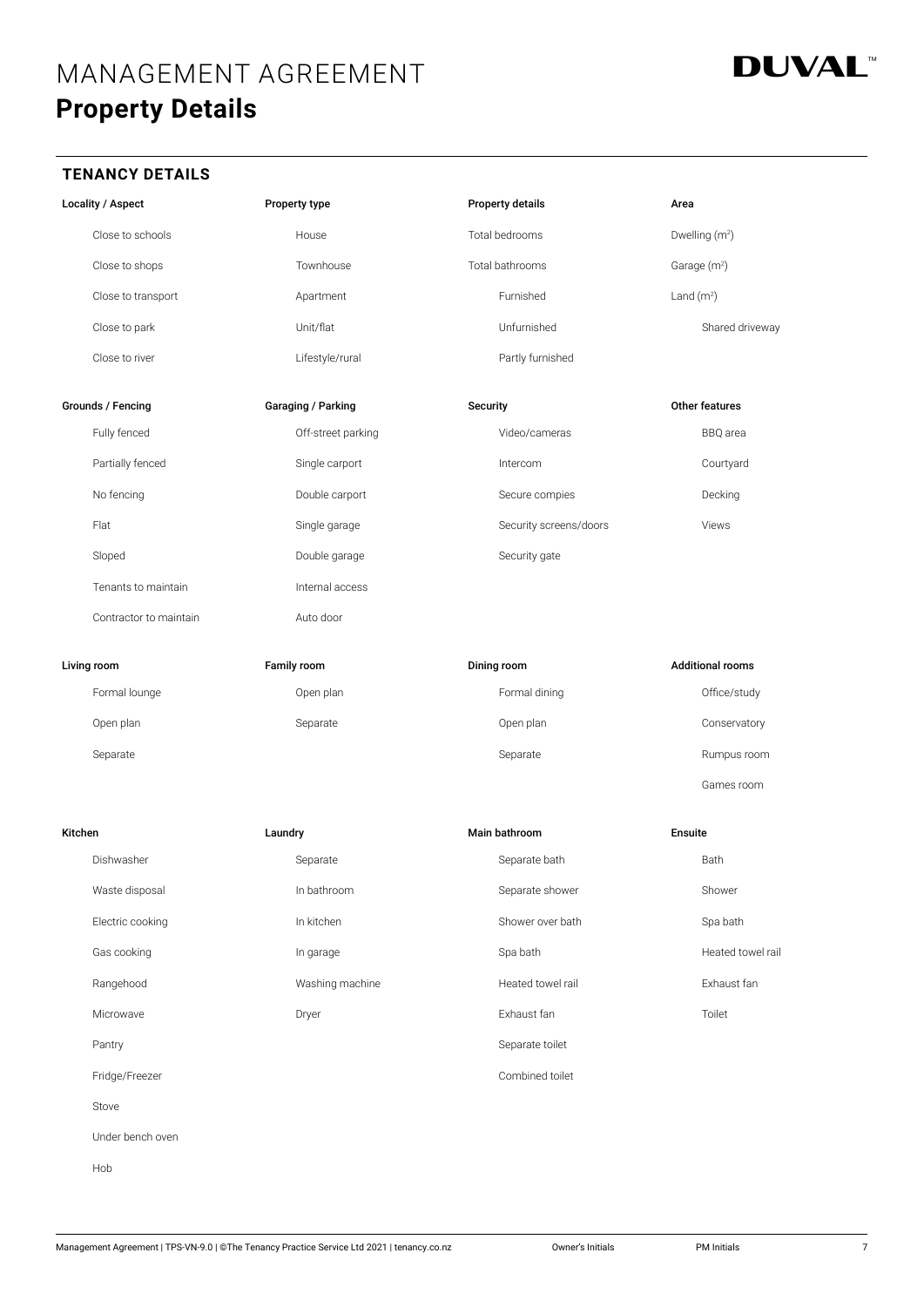

## **TENANCY DETAILS** (continued)

|                  | Master bedroom         | Bedroom <sub>2</sub> |                           | Bedroom 3 |                      | Bedroom 4        |                             |
|------------------|------------------------|----------------------|---------------------------|-----------|----------------------|------------------|-----------------------------|
|                  | Single/double          |                      | Single/double             |           | Single/double        |                  | Single/double               |
|                  | Ensuite                |                      | Built-in wardrobe         |           | Built-in wardrobe    |                  | Built-in wardrobe           |
|                  | Built-in wardrobe      |                      | Heating/fan               |           | Heating/fan          |                  | Heating/fan                 |
|                  | Walk-in wardrobe       |                      | Balcony/deck              |           | Balcony/deck         |                  | Balcony/deck                |
|                  | Heating/fan            |                      |                           |           |                      |                  |                             |
|                  | Balcony/deck           |                      |                           |           |                      |                  |                             |
| <b>Hot water</b> |                        | Pets                 |                           | Heating   |                      | <b>Amenities</b> |                             |
|                  | Gas infinity           |                      | Dogs OK                   |           | Heat pump + remote   |                  | Pool                        |
|                  | Gas cylinder           |                      | Cats OK                   |           | Gas (flued)          |                  | Spa                         |
|                  | Electric cylinder      |                      | <b>No</b>                 |           | Woodburner/fireplace |                  | Tenant to maintain          |
|                  |                        |                      | Negotiable                |           | Heat transfer        |                  | Contractor to maintain      |
|                  |                        |                      |                           |           | Insulation floor     |                  | Swimming pool pump + filter |
|                  |                        |                      |                           |           | Insulation ceiling   |                  |                             |
|                  | Body corporate         | Safety               |                           | Carpet    |                      |                  | Not working                 |
|                  | Yes                    |                      | Fire alarm                |           | Good condition       |                  |                             |
|                  | <b>No</b>              |                      | Fire + ventilation system |           | Poor condition       |                  |                             |
|                  | Copy of rules supplied |                      |                           |           |                      |                  |                             |

## Other

| <b>FLOORING</b> |                  |     |
|-----------------|------------------|-----|
|                 | Floor covering 1 | Age |
|                 | Floor covering 2 | Age |
|                 | Floor covering 3 | Age |
|                 | Floor covering 4 | Age |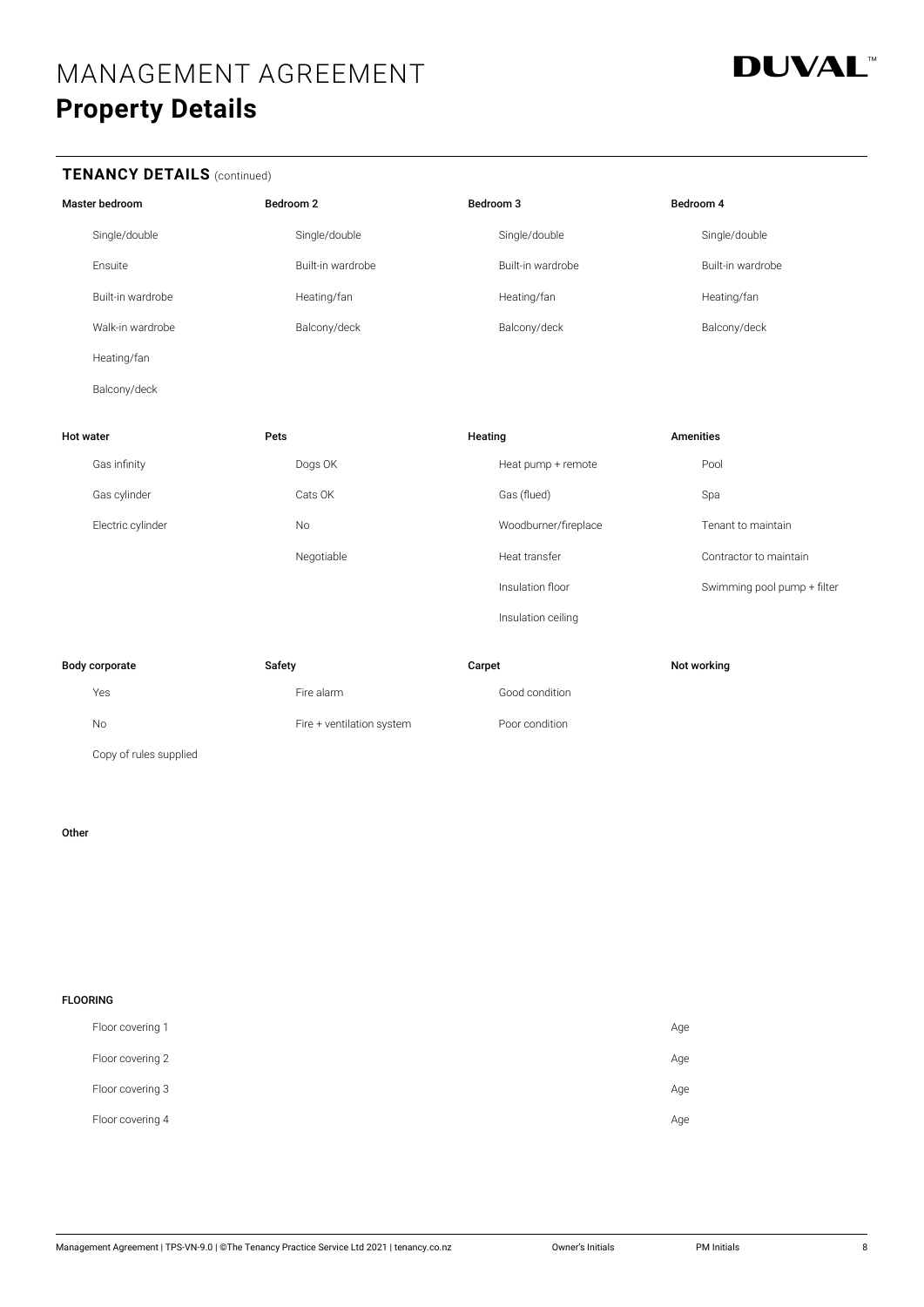

## **KNOWN RISK AT THE PROPERTY** (e.g. Slippery deck)

Risk analysis - Section 34 HASAW Act 2015 states that PCBU's have a duty to co-operate or agree on a matter.

- 1
- 
- 2
- 3

## **HOW RISKS WILL BE RESOLVED / MINIMISED** (e.g. Have deck cleaned)

Task Checklist - Section 34 HASAW Act 2015 states that PCBU's have a duty to co-ordinate or take action on a matter. Section 30 states that PCBU's have a duty to eliminate or minimise risk.

- 1
- 
- $\overline{2}$
- 3

## **HEALTHY HOMES**

I can supply a third party healthy homes assessment

I can supply a completed Tenancy Services healthy homes assessment

I would like my property manager to arrange this

## **FIXED COSTS/AUTHORITY TO ACT ON BEHALF**

Rates

Water rates

Insurance details

 $\triangle$  You give us authority to act on your behalf and obtain information from the insurer, council etc. and pay bills on behalf of you.

## **GENERAL PROPERTY INFORMATION**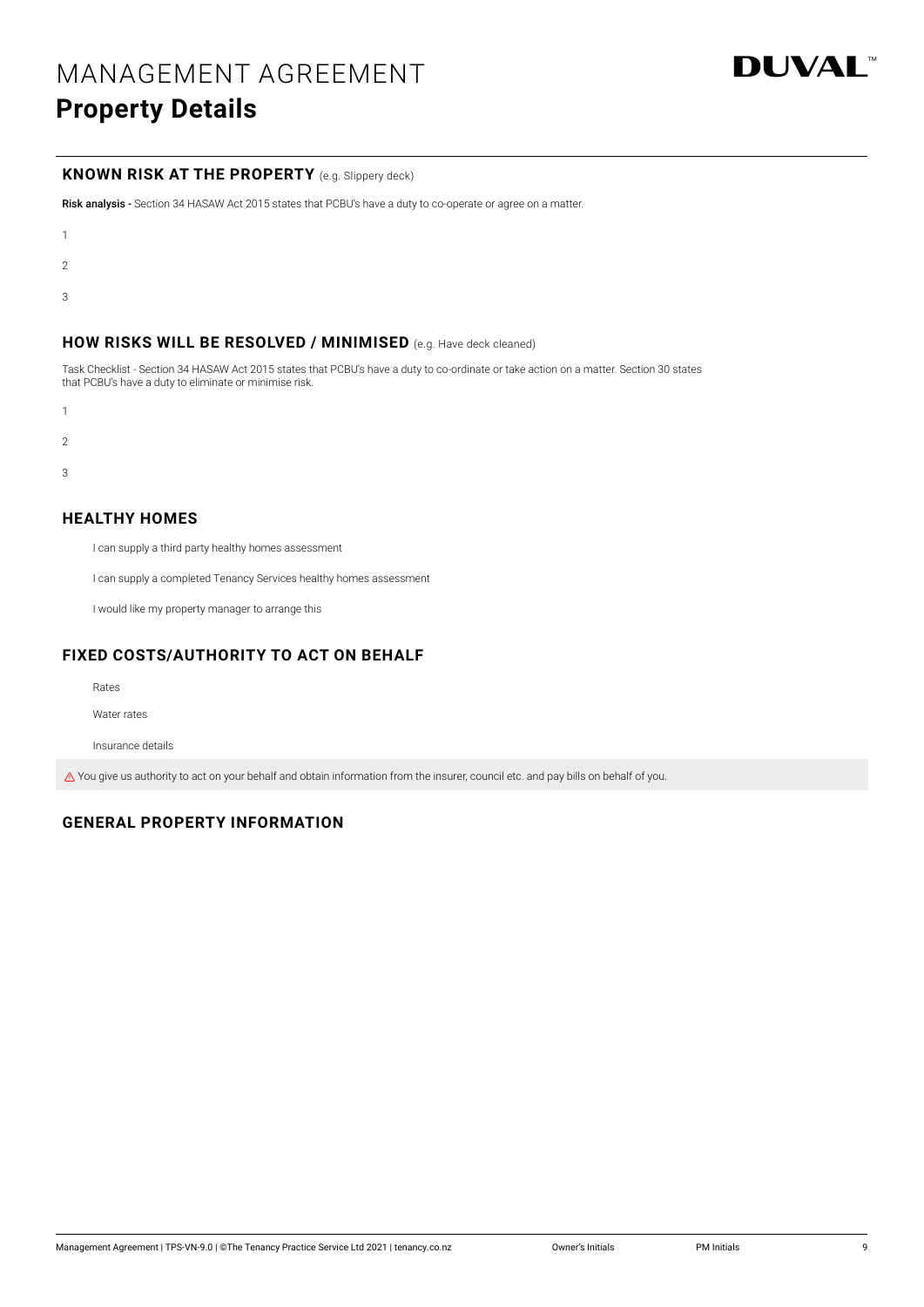

## **TERMS & CONDITIONS**

I / We hereby appoint the previously stated Agent to act as my / our Agent and Property Manager (hereinafter called "the Agent") on the terms and conditions set out below with respect to the property details and other matters referred to in the Property Schedule (which schedule shall form part of this Management Agreement).

and I / We authorise and instruct you:

To recite our names on any Tenancy Agreement you prepare on our behalf.

To use your style of Tenancy Agreement and in that Agreement to prohibit the Tenant from subletting, or parting with possession of the tenancy premises at any time

To advertise for tenants and to select the best applicant on merit and when necessary or appropriate to sign Tenancy Agreements on my / our behalf

If the agent completes the process of advertising, receiving and perusing applications, checking references and has otherwise facilitated the introduction of a suitable tenant, then at that time and before the Tenant has signed a written Tenancy Agreement with the Agent and the Owner withdraws the property from the rental market for any reason, then the Owner shall be liable to pay the Agent<br>a letting fee and advertis

#### Inspections

To complete a property inspection report at the beginning and end of each new tenancy.

To inspect the property, at the stated inspection frequency and to make a written report of the inspection.

#### Bond

To collect a Bond equivalent to the below stated amount weeks rent and to pay the same to Tenancy Services - Ministry of Business Innovation and Employment within 23 working days of receipt and to refund to the Tenant at the end of the tenancy any part of the bond as is in your judgement is appropriate.

#### Rent

To collect rental payments as and when they fall due for payment.

To review the rent on a regular basis and to recommend the appropriate market rent.

To take all reasonable steps to compel payment of outstanding rent and to enforce other terms and conditions of the tenancy agreement.

#### Mediation and Tenancy Tribunal Hearings

To take any action and / or commence any application to the Tenancy Tribunal and in your sole judgement to resolve any dispute with the Tenant by negotiation or by attending mediation or by attending the Tenancy Tribunal. As owner I / we acknowledge that I / we are bound by mediated orders and Tenancy Tribunal decisions facilitated by the Agent on my / our behalf

## Enforcement

The Owner agrees that the Agent will not enforce any money order made by the Tenancy Tribunal. Any enforcement of any money order shall be the responsibility of the Owner

#### Expenses

To pay all expenses and regular outgoings authorised by me / us and to account to me / us monthly.

#### Professional Cleaning

The Owner will pay for professional cleaners at the end of each tenancy if required.

#### Repairs

To effect repairs to the rented property as and when these become necessary and manage any contractors involved in accordance with the instructions below:

Repairs ordered by the Tenancy Tribunal shall not require my approval.

Repairs in any emergency situation or to protect the property or to protect the health and safety of the Tenant shall not require my approval. If the quote or estimate of cost exceeds the monthly credit balance then the Owner agrees to lodge sufficient funds to the Agents' account before the work is undertaken.

#### Health and Safety

The parties agree that only licensed contractors will be used for work that is to be done at the property. For jobs that do not require a licensed contractor, the appropriate tradesperson will be used. Section 203 (PCBU's must use a licensed, certified or registered contractor). I / We as a Property Owner confirm that I am a PCBU Landlord and I acknowledge that I am responsible under HASAW<br>2015 jointly with my Agent / Pr Safety matter my Agent has a duty to get the matter resolved regardless of whether I have given my permission to have the matter resolved. I / We agree to pay for all repairs.

### Project Management

If the Agent facilitates testing, reporting, decontamination, demolition, remedial work and retesting (where appropriate) due to contamination caused by methamphetamine and / or asbestos and<br>/ or weather-tightness issues, outlined in the schedule.

#### Monthly Accounting

To deduct from any monies held to my / our credit, your proper charges and reimbursement for monies spent on my / our account and send me / us the balance of any monies held by you to credit<br>my / our bank account, together

#### Termination

Unless the Owner has, prior to the termination date of the tenancy confirmed to the Agent that the rental property is to be re-rented for a further period, then the Agent may at the Agent's discretion elect that this Management Agreement shall terminate contemporaneously with the termination of the tenancy.

#### Collection costs

If at the end of the tenancy there is debt owed by the owner to the agent and demand has been made by the agent to the owner to pay the debt owed and if the debt is not paid within 7 days then the Owner agrees that the Owner be liable for and pay for all costs of recovery of the debt, which costs shall be collected by a debt collection agency. Costs payable by the Owner shall include, legal fees, debt collection, commissions, fee's and disbursements, and / or court filing fees and disbursements.

#### Advertising

The Owner agrees to pay all advertising costs necessary, involved with marketing the property.

**Insulation**<br>I / we consent to the the agent using any of the information I / we provided in this management agreement apgrement "about insulation" and to provide itas the declaration in the Tenancy Agreement and to sign it on my / our behalf.

#### Exclusivity

The Owner agrees that this Management Agreement is exclusive to the Agent appointed herein. By entering this Management Agreement the Owner agrees that the Owner will not compete with the<br>Agent either personally or by appo Agreement. After the initial fixed period has expired any further period of management shall be without a fixed term, subject however to the Agents other rights set out herein. Should the Owner breach this provision then the Owner agrees to pay the Agent appointed herein, commission at the agreed rate for the balance of the fixed term, notwithstanding the Owner may have appointed another Agent or purported to do so.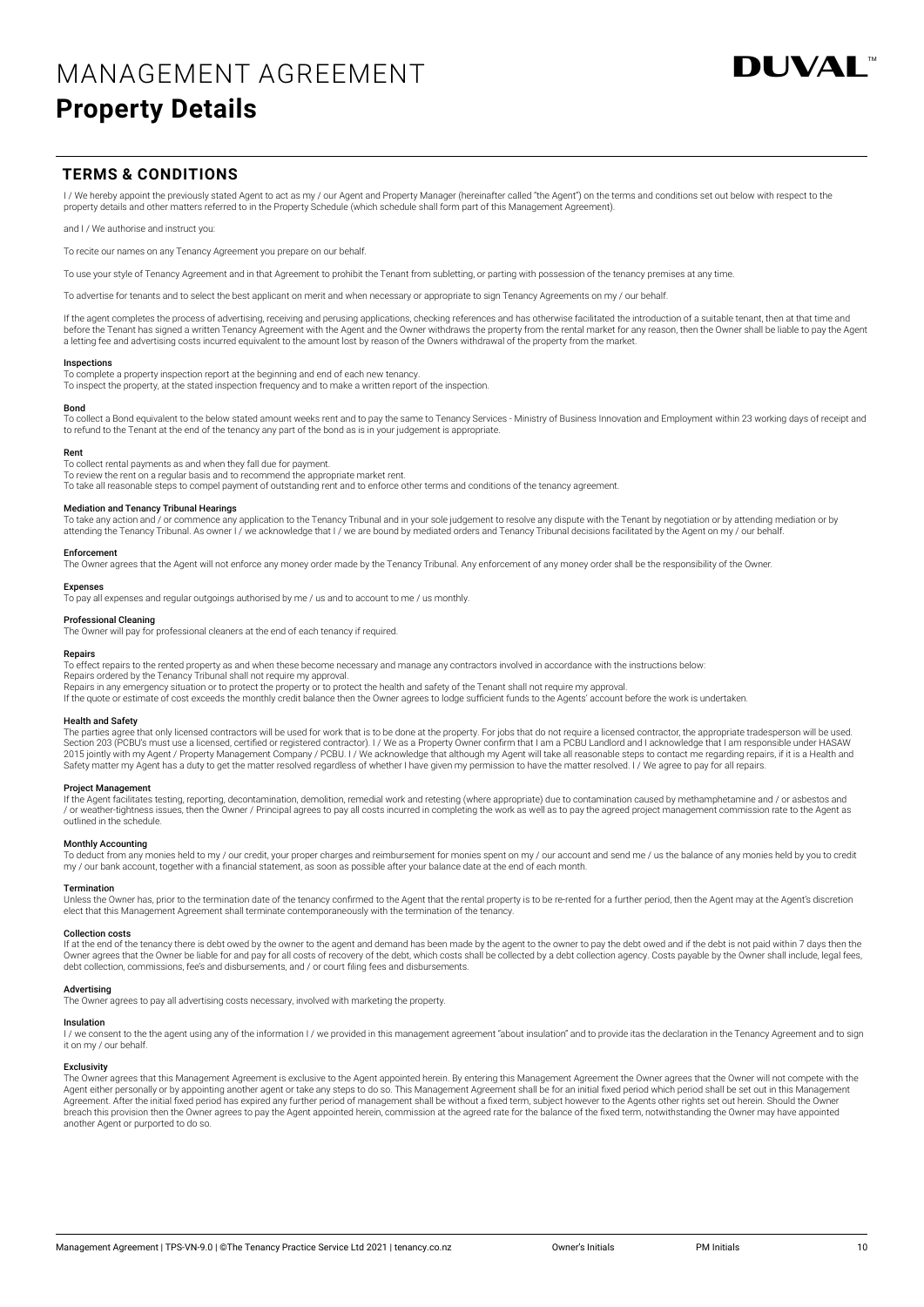

## **TERMS & CONDITIONS** (continued)

#### Sale of A Property Management Portfolio

The Owner agrees that the Agent may sell the business portfolio comprising the managed property and other properties without requiring the Owner's consent before the sale but the Agent agrees that he / she / it will within 30 days after settlement of the sale, advise the Owners of the new manager's details.

**Liability**<br>I / We acknowledge that; By entering this Management Agreement the Agent does not accept liability for damage done to the property by the Tenant or any other person nor does the Agent accept<br>Iiability for the T The Agent does not accept liability for any damage done by any contractor.

#### Indemnity

I / We indemnify the Agent against all actions / claims / costs and expenses whatsoever, which may be taken or made against the Agent in the course of and arising out of the proper performance of<br>the Agents duties as the A the case may be of the Owner and which limits or otherwise affects the ability of the Agent to carry out its duties.

## Intermeddling

If at any time during the currency of this authority, the Owner instructs the Agent to withdraw the property for renting, or to not relist it for renting, or do anything to adversely affect the Agent's ability<br>to rent the has been withdrawn from renting or not relisted for renting.

#### Rent

If I / We instruct the Tenants to pay the rent otherwise than to the Agent then the Agent may elect at their sole discretion to treat the Management Agreement as at an end and to give notice immediately confirming that decision.

### Sale of the property

If I / We place the rented property on the market for sale without first advising the Agent, the Agent may elect at their discretion to treat the Management Agreement as at an end and to give notice immediately confirming that decision.

I / We agree that I / we will not sell the rented property without first advising the Agent in writing

I / We agree that if I / we do sell the property without notification and cause any loss to the Agent, I / we agree to indemnify the Agent for any and all costs and losses.

#### Renewals

I/We authorise the Agent to renew any fixed term or periodic tenancy without our written instructions provided the Agent has taken all reasonable steps to contact us and has been unable to obtain our written instructions within any reasonable time frame. All terms and conditions herein shall transfer to any renewal whether it shall be for a fixed term or renewed on a periodic basis.

#### Immediate Termination

If a dispute between the Owner and the Agent shall arise, and such dispute cannot be resolved to the satisfaction of the Agent then the Agent, at the Agent's sole discretion, shall have the right to terminate this Management Agreement, forthwith by the Agent giving written notice to the Owner in terms of this paragraph.

#### Notices

If the Agent shall receive a 14 day notice sent by the Tenant, then the Agent shall have full power and authority to remedy the complaint contained in the 14 day notice, whether or not I / we concur with the Agent. If the Owner shall give the Agent instructions that conflict with the Agents proposed remedy of the 14 day notice then the Agent may at the Agent's sole discretion treat such conflicting instructions as grounds to terminate the Management Agreement, forthwith by the Agent giving written notice to the Owner in terms of this paragraph.

#### Body Corporate

I/We agree that as proprietors of a body corporate unit, to advise the Agent immediately of any change to body corporate rules and to provide the agent with a copy of the body corporate resolution changing the rules, where such changed rules effect the tenants obligations.

#### Consent

I / We as part Owner agree and warrant that I / we have the consent of the other Owners to enter into this Management Agreement.

#### **Relevant Legislation**

I / We acknowledge that I / we are required to adhere to all relevant legislation and compliance in relation to the management of the rental dwelling and this compliance could include paying the costs and expenses to become compliant. I / We agree that the Agent may take all reasonable steps to do all things necessary using their best judgement (subject to my / our approval as to funding) to ensure that the property is compliant.

**Healthy Homes Statement Of Intent**<br>As landlord/s of the managed properties herein, I / We acknowledge we have legal obligations under the Healthy Homes Guarantee Act 2017. I / We authorise our agent / property manager to the required statement of intent on our behalf in any tenancy agreement our agent prepares and signs on our behalf.

#### Consent Notice

I/We agree to comply condition 11 of consent notice 10334770.4, specifically that no more than 10 persons shall be accomodated in each Principal Unit.

I / We confirm that the details supplied are correct and I / we acknowledge that I / we have read and understood this Management Agreement and that I / we have been supplied with a signed copy.

If there is a change in the ownership structure, the property management company must be notified (trust and trustees included).

The Agent agrees to comply with condition 11 of consent notice 10334770.4, specifically that no more than 10 persons shall be accommodated in each Principal Unit.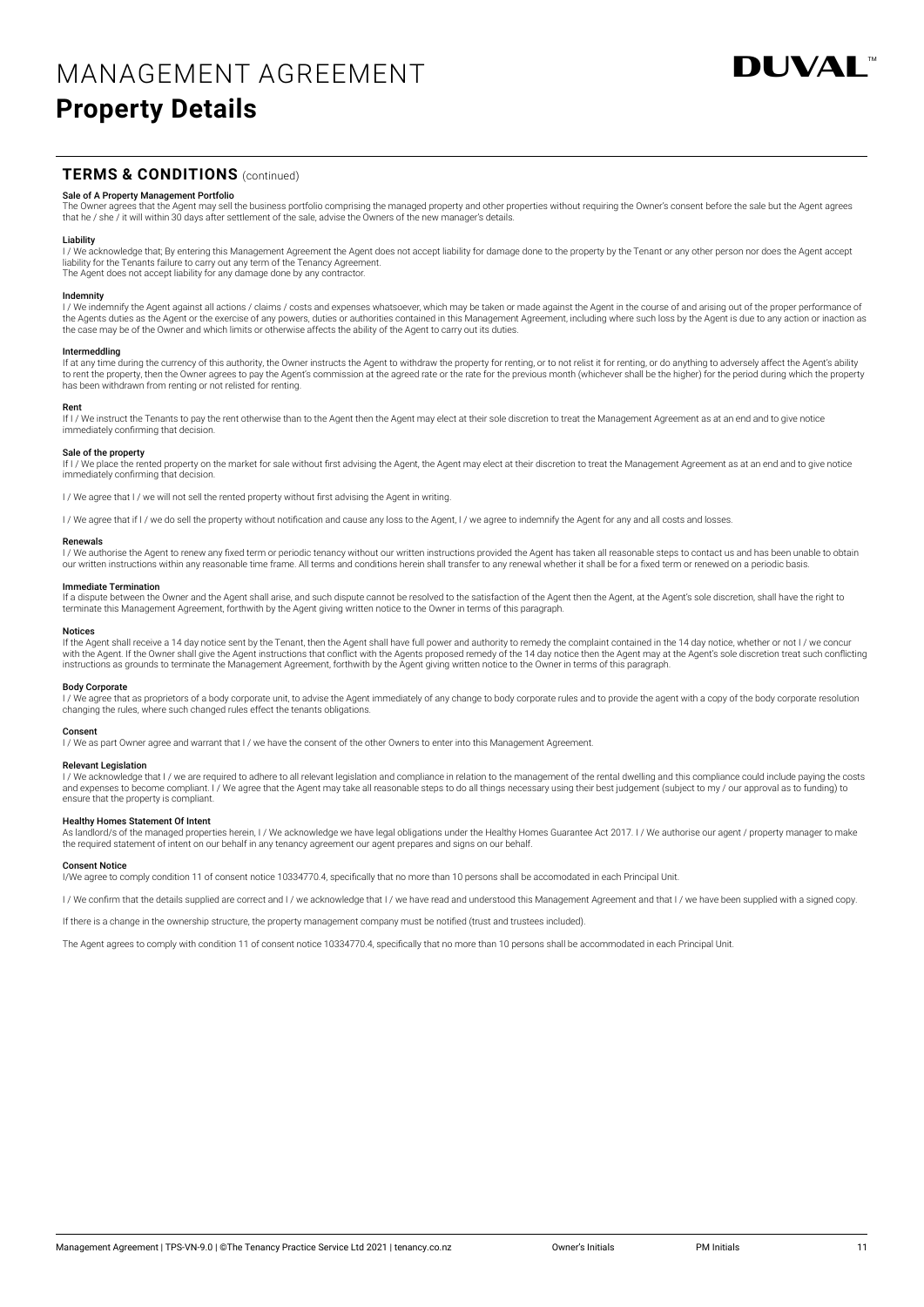

## **RATES OF REMUNERATION**

| It is agreed the agent shall be paid in consideration for managing the property(s). Standard rates below: |  |  |
|-----------------------------------------------------------------------------------------------------------|--|--|

| 9         | % + GST on all rents collected                                                           |
|-----------|------------------------------------------------------------------------------------------|
| 9         | % + GST of the cost of arranging and/or supervising, repairs, maintenance or renovations |
| <b>NA</b> | % + GST on all project management                                                        |
| <b>NA</b> | for each award of exemplary damages against the tenant(s)                                |
| <b>NA</b> | % + GST miscellaneous rate                                                               |
| \$ NA     | + GST on attending mediations or hearings                                                |
| \$ NA     | + GST on credit check fee per tenant                                                     |
| \$150     | + GST per tailored advertising if required. No advertising fee for generic advertising   |
| \$20      | + GST monthly admin fee                                                                  |
| \$ NA     | + GST initial detailed Property Condition Report                                         |
| \$ NA     | + GST inspection fee                                                                     |
| \$ NA     | +GST insurance claim fee                                                                 |
| \$ NA     | +GST EoYF statement fee                                                                  |
| \$ NA     | +GST Inventory list fee (semi/fully furnished)                                           |

Individual property marketing can be arranged at additional cost: \$218 +GST (Trade me and my rent listings)

Letting Fees

## **NOTICES**

The agent may, at the agent's sole discretion, change or increase any and all current or future charges herein by giving the owner/s 1 calendar months notice in writing to the owner/s address for service.

This Management Agreement may be terminated by either party (subject to the other rights of the agent set out herein) on 1 calendar months notice in writing only after

the expiry of any minimum term set out herein, and shall be sufficiently served by being delivered electronically or in person, or posted to an address for service of the

owner referred to in this authority and in respect of the agent, to the agent's current business address.

 IMPORTANT: Failure of a PCBU to meet a required standard under the Residential Tenancies Act 1986 or The Health and Safety at Work Act 2015 may result in a civil suit or prosecution. Although The Tenancy Practice Service LTD takes all reasonable steps to provide up to date information, resources and training, this will not necessarily prevent a prosecution or civil law suit.

## **SIGNATURE**

#### By signing this Management Agreement, the below parties agree to all of the terms of the Management Agreement.

| Signature                                  | Consultation date                                                                    |  |
|--------------------------------------------|--------------------------------------------------------------------------------------|--|
| Property owner name (PCBU)                 |                                                                                      |  |
| Signature                                  | Consultation date                                                                    |  |
| Management company's representative (PCBU) | Investment Portfolio Management Limited Partnership T.A. Du Val Portfolio Management |  |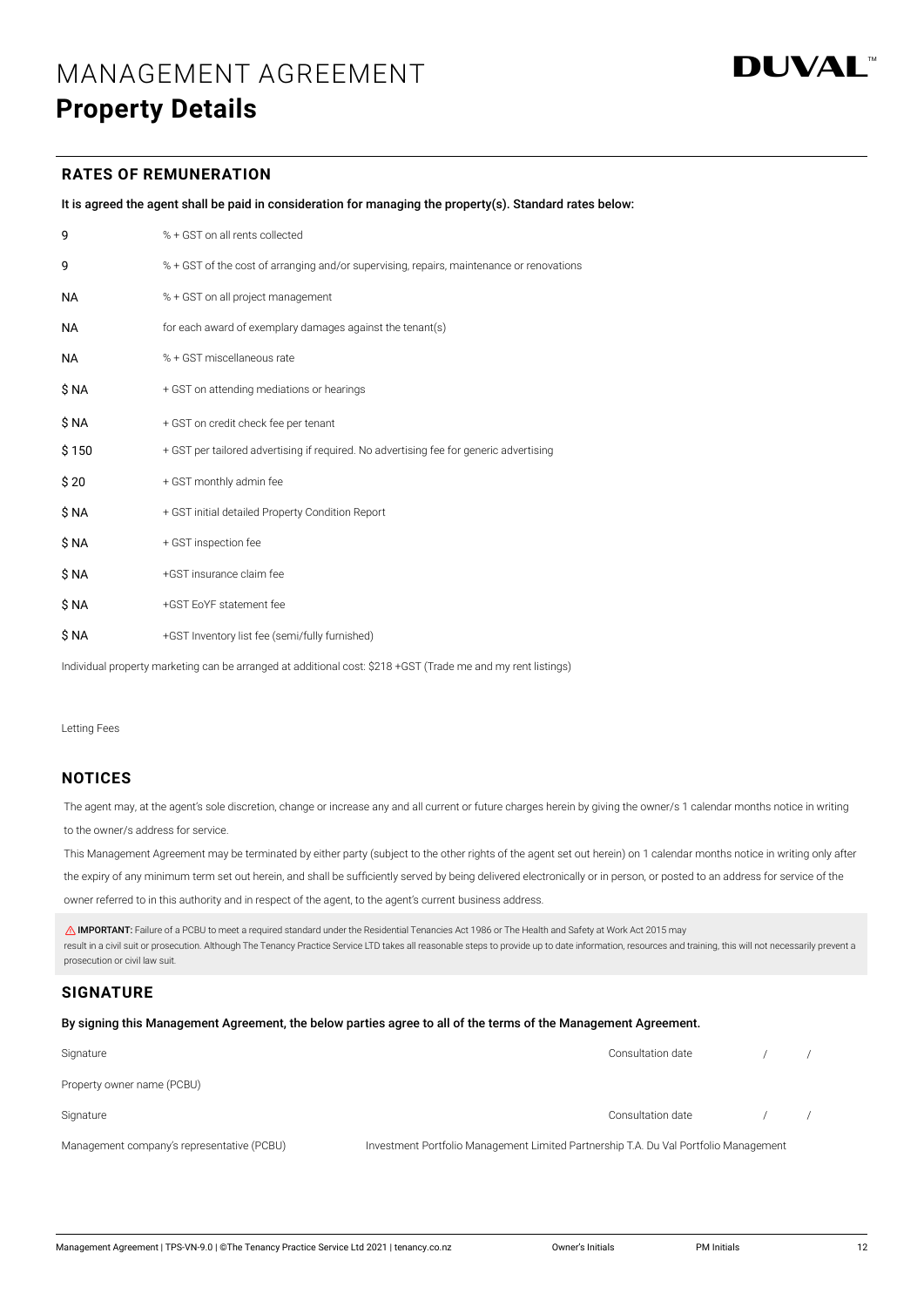## MANAGEMENT AGREEMENT **Insulation Details**



## **CERTIFICATE**

| Certificate supplied                                                                                                                               | Yes | <b>No</b> |     |           |  |
|----------------------------------------------------------------------------------------------------------------------------------------------------|-----|-----------|-----|-----------|--|
| Exemption certificate supplied                                                                                                                     | Yes | <b>No</b> |     |           |  |
| 1. Does insulation meet the minimum requirements for ceiling insulation?                                                                           |     |           | Yes | No        |  |
| If no, explain what exemption applies and which room(s) it applies to (e.g. professional installer cannot access skillion ceiling above bedroom 2) |     |           |     |           |  |
|                                                                                                                                                    |     |           |     |           |  |
|                                                                                                                                                    |     |           |     |           |  |
| 2. Does insulation meet the minimum requirements for underfloor insulation?                                                                        |     |           | Yes | <b>No</b> |  |

If no, explain what exemption applies and which room(s) it applies to *(e.g. professional installer cannot access subfloor space safely).*

## **CEILING INSULATION**

| Location / coverage                                                                                                                                                                                                                 | Complete (all rooms)                                                              |                                                                                                                    |  |  |  |  |
|-------------------------------------------------------------------------------------------------------------------------------------------------------------------------------------------------------------------------------------|-----------------------------------------------------------------------------------|--------------------------------------------------------------------------------------------------------------------|--|--|--|--|
|                                                                                                                                                                                                                                     | Partial (specify areas not insulated):                                            |                                                                                                                    |  |  |  |  |
|                                                                                                                                                                                                                                     | None                                                                              |                                                                                                                    |  |  |  |  |
|                                                                                                                                                                                                                                     | I don't know as ceiling space is not accessible in the following areas (specify): |                                                                                                                    |  |  |  |  |
|                                                                                                                                                                                                                                     |                                                                                   |                                                                                                                    |  |  |  |  |
| Type                                                                                                                                                                                                                                | Segments/Blankets                                                                 |                                                                                                                    |  |  |  |  |
|                                                                                                                                                                                                                                     | Loose-fill                                                                        |                                                                                                                    |  |  |  |  |
|                                                                                                                                                                                                                                     | Other (specify)                                                                   |                                                                                                                    |  |  |  |  |
|                                                                                                                                                                                                                                     | Unknown                                                                           |                                                                                                                    |  |  |  |  |
|                                                                                                                                                                                                                                     | Bulk Insulation value (R-value):                                                  | or minimum thickness:                                                                                              |  |  |  |  |
|                                                                                                                                                                                                                                     | Age of ceiling insulation (if known):                                             |                                                                                                                    |  |  |  |  |
| Condition                                                                                                                                                                                                                           | Insulation is in at least a reasonable condition (if not, please explain why):    |                                                                                                                    |  |  |  |  |
|                                                                                                                                                                                                                                     |                                                                                   |                                                                                                                    |  |  |  |  |
|                                                                                                                                                                                                                                     |                                                                                   | Insulation has no gaps other than clearances where required (e.g. around older style downlights and chimney flues) |  |  |  |  |
|                                                                                                                                                                                                                                     | Unknown                                                                           |                                                                                                                    |  |  |  |  |
| <b>WALL INSULATION</b>                                                                                                                                                                                                              |                                                                                   |                                                                                                                    |  |  |  |  |
| <b>A</b> Provident Contract Contract Contract Contract Contract Contract Contract Contract Contract Contract Contract Contract Contract Contract Contract Contract Contract Contract Contract Contract Contract Contract Contract C |                                                                                   |                                                                                                                    |  |  |  |  |

| $\triangle$ Wall insulation is not compulsory. However, you must provide this information where it is known. |                                                   |
|--------------------------------------------------------------------------------------------------------------|---------------------------------------------------|
| Location/coverage                                                                                            | Complete (all rooms)                              |
|                                                                                                              | Partial (specify areas not insulated):            |
|                                                                                                              | None                                              |
|                                                                                                              | I don't know as wall insulation is not accessible |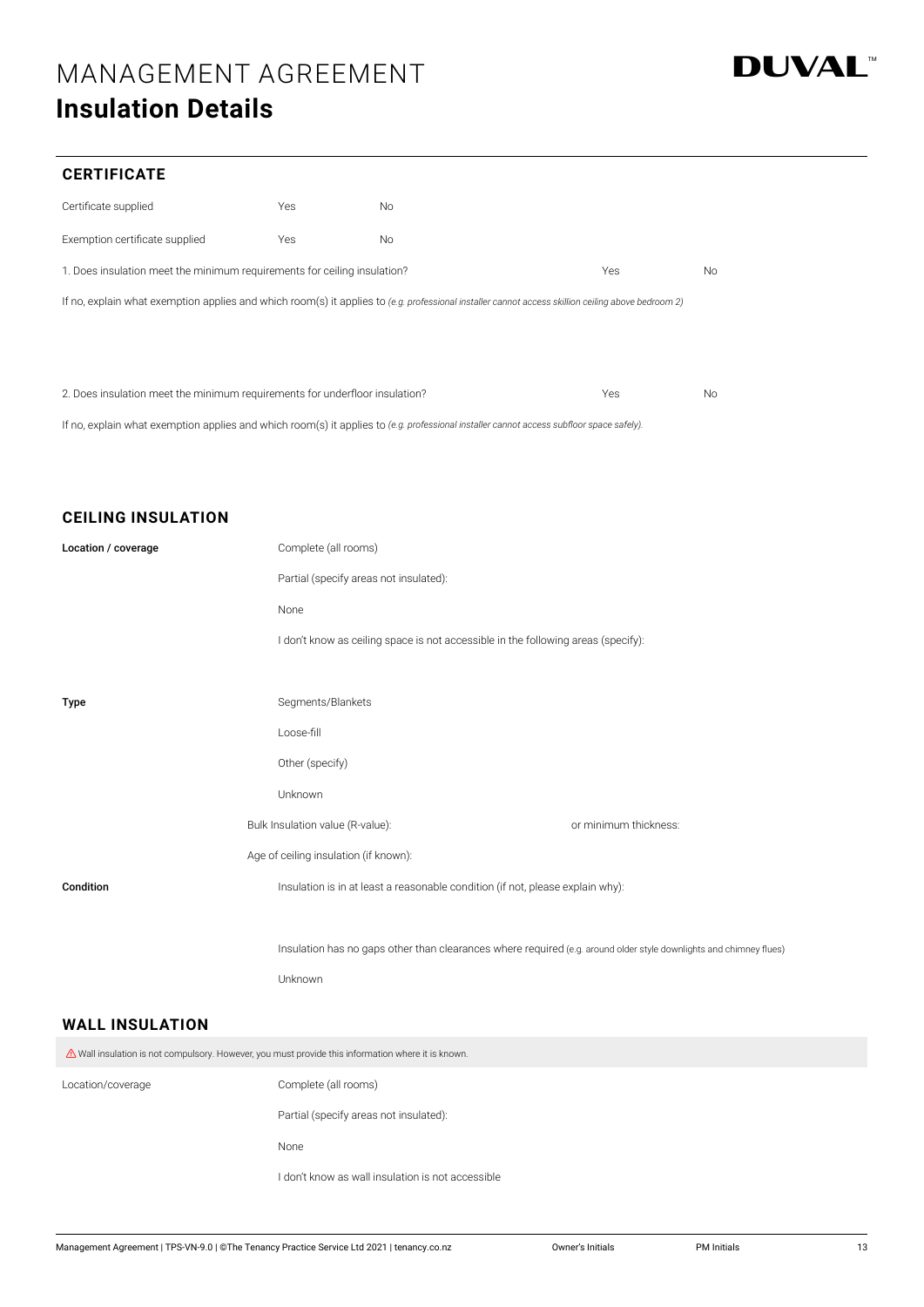## **UNDERFLOOR INSULATION**

 $\Delta$  The Building Act 2004 bans the installation and/or repair of foil insulation in residential buildings with existing electrical installations. It is an offence to breach this ban and anyone doing so may be liable to a fine of up to \$200,000. If your property currently has foil insulation that is in reasonable condition, then it does not need to be replaced. However if your existing foil installation is damaged (e.g. torn, foil hanging down off the floor joists), then it must be replaced with an alternative insulation product that meets legal requirements.

| Location / coverage | Complete (all rooms)                                                                 |                                      |
|---------------------|--------------------------------------------------------------------------------------|--------------------------------------|
|                     | Partial (specify areas not insulated):                                               |                                      |
|                     | None                                                                                 |                                      |
|                     | I don't know as underfloor space is not accessible in the following areas (specify): |                                      |
|                     |                                                                                      |                                      |
| Type                | Segments/Blankets                                                                    |                                      |
|                     | Polystyrene                                                                          |                                      |
|                     | Foil                                                                                 |                                      |
|                     | Bulk Insulation with foil lining                                                     |                                      |
|                     | Other (specify)                                                                      |                                      |
|                     | Unknown                                                                              |                                      |
|                     | Bulk Insulation value (R-value):                                                     | or minimum thickness (n/a for foil): |
|                     | Age of underfloor insulation (if known):                                             |                                      |
| Condition           | Insulation is in at least a reasonable condition (if not, please explain why):       |                                      |
|                     |                                                                                      |                                      |

Insulation has no gaps other than clearances where required (e.g. around pipes)

Unknown

## **SUPPLEMENTARY INFORMATION**

Any other details about the type or condition if known:

| Date insulation was last upgraded           |            | nr | N/A |
|---------------------------------------------|------------|----|-----|
| Date insulation was professionally assessed | $\sqrt{2}$ | ∩r | N/A |

## **INSULATION STATEMENT**

declare that the information contained in this insulation statement is true and correct as at the date of signing and that all reasonable efforts have been made to obtain information about the location, type and condition of insulation at the premises.

Signature

Name (Landlord) Date: Date: Date: Date: Date: Date: Date: Date: Date: Date: Date: Date: Date: Date: Date: Date: Date: Date: Date: Date: Date: Date: Date: Date: Date: Date: Date: Date: Date: Date: Date: Date: Date: Date: Da

I/we, (name of landlord(s))

/ /

**DUVAL**